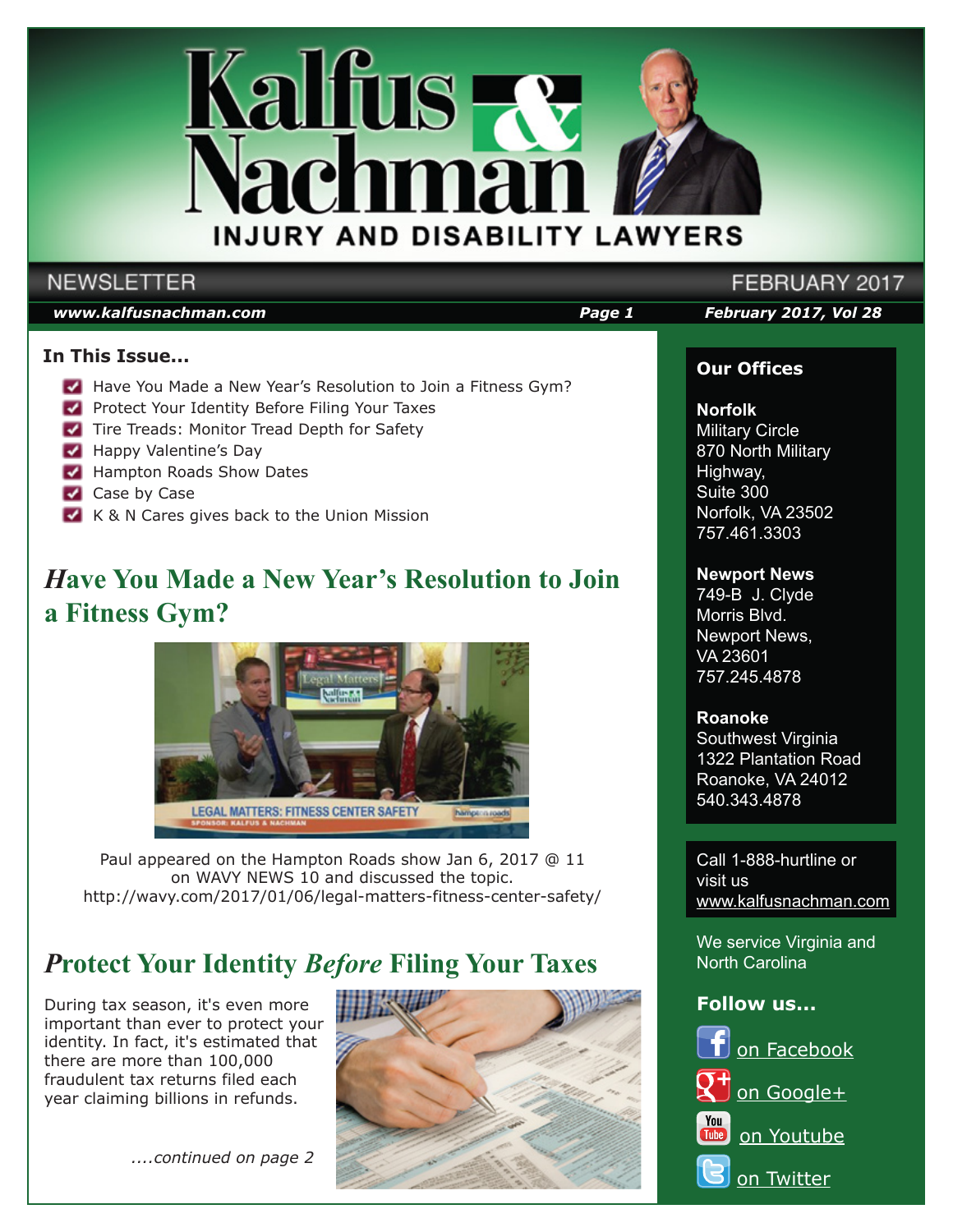## *....continued from page 1 P***rotect Your Identity** *Before* **Filing Your Taxes**

Filing your taxes whether online or via paper requires submitting personal information like your name, Social Security number, address and work information. You can still file your return online and on time while protecting yourself from identity theft and other scams:

#### **Avoid Phishing Schemes**

Phishing is an email or call from someone pretending to be someone else and asking for sensitive information like your Social Security number or a password. Some phishers pretend to be from the IRS demanding money that you owe and even threatening legal action for noncompliance.

This is a scam! The IRS will not call or email you asking for money. If you owe taxes, the IRS will send you a letter through regular mail.

#### **Use a Legitimate Tax Preparer**

While most tax preparers are legitimate, some are not. Be suspicious of anyone who promises a refund before even looking at your documents. Don't ever sign a blank return or one that is incomplete. You can check the IRS's list of verified tax preparers.

#### **Don't Fall Victim to Tax Return Fraud**

Thieves know that employers mail W-2 forms in January and look for them in the mail. Check with your employers if you haven't received the forms by early February. Send your tax documents to your accountant via certified mail or use a tracking service.

#### **Minimize Your Risk of Identity Theft**

- Install anti-virus and anti-malware software on your computer and update system software frequently.
- Never email or text your Social Security number to anyone.
- Don't share your Social Security number unless you absolutely must.
- Create complex passwords for all applications and change them frequently.
- Check credit reports and bank and credit card statements regularly to look for unusual activity.
- File your tax returns as soon as possible to give thieves less time to file a fraudulent return in your name.

If you believe that you have been the victim of fraud, call the Federal Trade Commission (FTC) at 877-FTC-HELP (877-382-4357) or file a complaint online.

You can report any type of tax scam or fraudulent activity to the IRS at their website.

## *T***ire Treads: Monitor Tread Depth for Safety**

Do you check the treads of your vehicle's tires regularly?

Monitoring tire tread is essential for safety for you, your passengers and other road users. Tires should be checked monthly for signs of tread wear and for the proper inflation. A National Highway Traffic Safety Administration (NHTSA) survey found that there were tire issues present before a crash in 9% of accidents. Problems included blowouts, bald tires, tread separation and under-inflation.



 *....continued on page 3*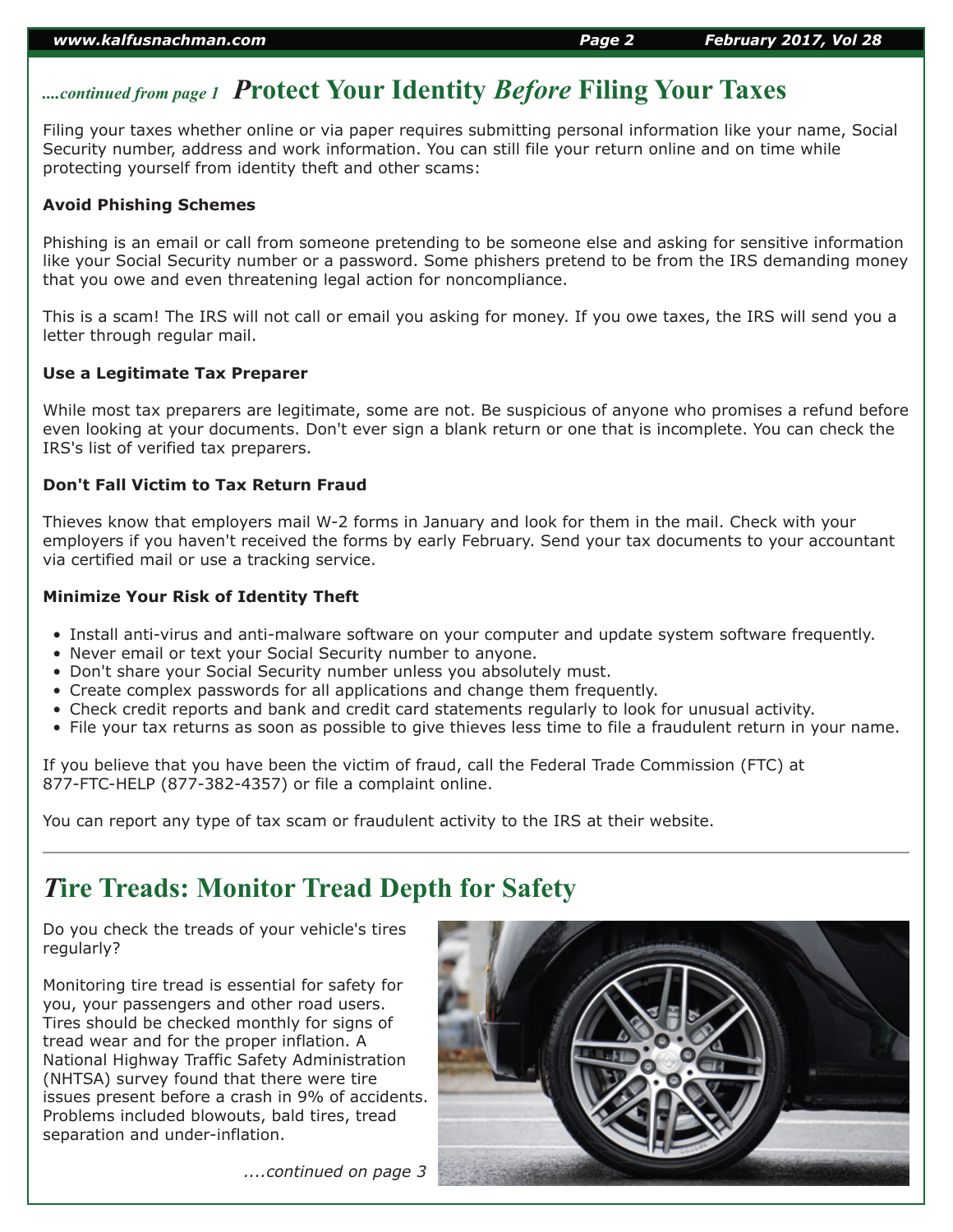## *....continued from page 2 T***ire Treads: Monitor Tread Depth for Safety**

Driving on properly inflated tires extends the lifetime of the tire and also increases fuel economy. Underinflated tires can cause longer stopping distances, poor fuel economy and sluggish handling. A tire pressure monitoring system (TPMS) will alert drivers when a tire's under-inflation is 25% - a severe condition.

Tires age whether or not the vehicle is driven, and warm weather and hot roads can accelerate the aging of the rubber. Here are some important tire maintenance safety tips:

- Check your tires monthly for tread wear and proper inflation.
- Inspect tire tread be sure to check all 4 tires and the spare tire too. *A visual inspection is not enough.*
- Use a Lincoln penny to check tread depth. Place the penny head down in the tire tread. If you can see the top of Lincoln's head, the tread depth is less than the recommended minimum of 2/32" and you need new tires.
- Read the owner's manual for tire replacement recommendations.
- Keep your tires inflated to the proper pounds per square inch (psi) according to the owner manual *or* the sticker posted on the driver side door edge.

--------------------------------------------------------------------------------------------------------------------------

If you or a family member has been injured in an auto accident or any personal injury, or has been denied Social Security Disability benefits, it's important to get an attorney experienced in these types of cases involved immediately. Call **800–361-0430** for your initial free consultation. Kalfus & Nachman PC, Personal Injury attorneys in Norfolk, can help you determine whether you need a lawyer for any personal injury case.